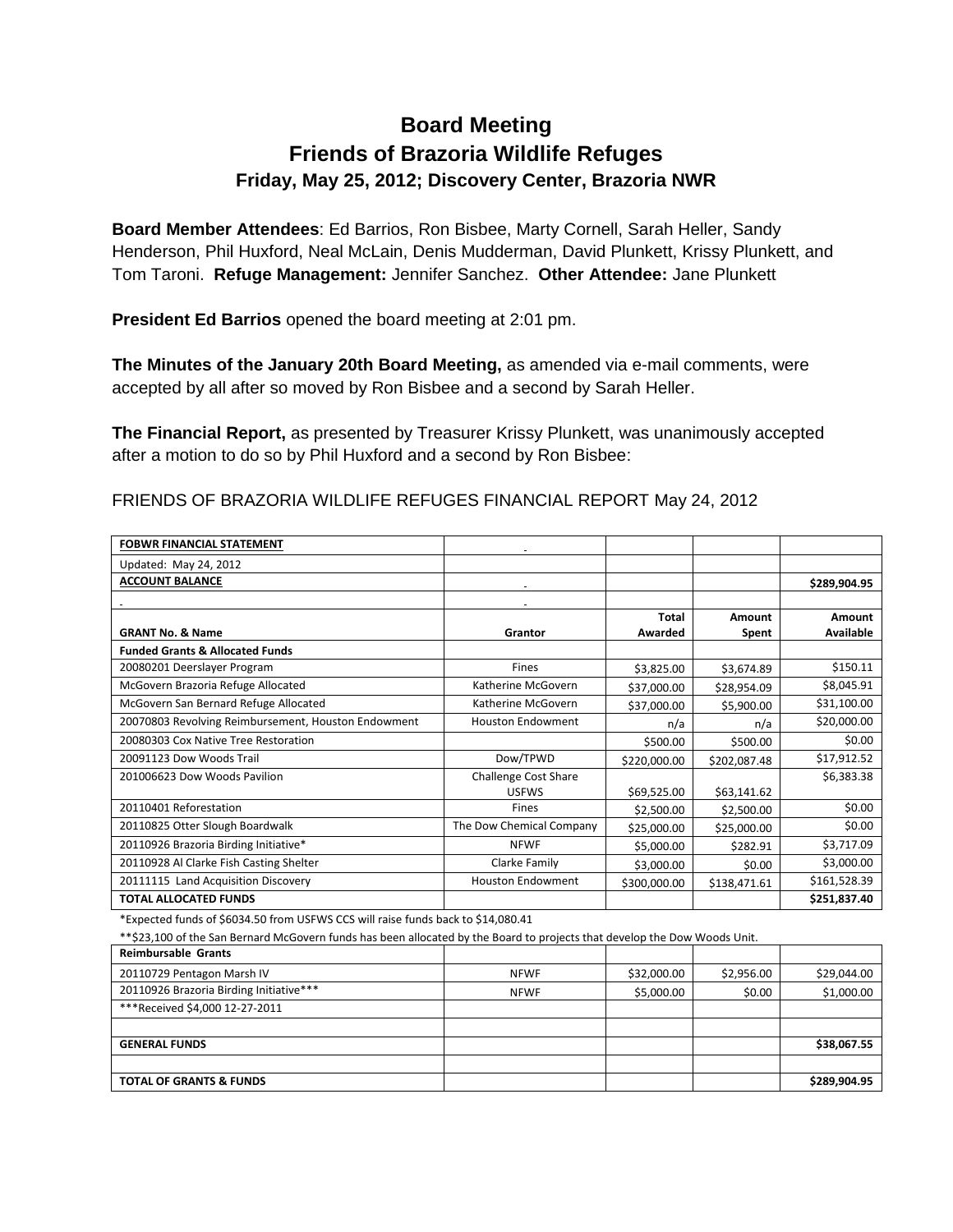Krissy reported that on May14th she filed the Friends Form 990 with the IRS.

Krissy noted that a letter needs to be sent by the Friends to the Texas Mid-coast National Wildlife Refuge Complex acknowledging that the Discovery Center Exhibit project (grant 20100909) has been completed. This will enable closing the books on Challenge Cost Share funds allocated to this project. Marty Cornell acknowledged that he was remiss in sending this letter, and **committed to meet with Julie Chisolm to finish this task.** 

**Kathrine McGovern Recognition:** An unresolved issue from the January 20th board meeting was our intent to provide Mrs. McGovern with a photo document that illustrated the impact of her gifts to our refuges. Marty Cornell noted that we have very few photos showing people using McGovern-sponsored projects; to wit the Wolfweed shelter, the San Bernard butterfly garden, or the Discovery Center exhibits. We do have photos of the opening day of the Dow Woods trails that will use some McGovern funds. Denis Mudderman noted that the new class of Junior Naturalists will start on June 2nd with a meeting at the Discovery Center, and suggested that this would be an opportune time to get photos of kids around the lobby exhibits. Marty Cornell agreed to attend this meeting and take the desired photos. [This was done.]

Ed Barrios announced that he has been contacted by Steve Sonbury of the **Houston Endowment Foundation** requesting photographs showing the construction or use of our capital projects; Steve will select one photo for use in their next annual report. [Mr. Sonbury subsequently came to the Brazoria NWR headquarters on May 31st and took photos of the volunteer crew who were decking the Otter Slough boardwalk; Ed Barrios, Marty Cornell, Billy Heck, Jim Hillis, and Archie Pratt.]

Jennifer Sanchez provide the **Refuge Update**:

✓ The second **Junior Naturalist** class for 12 to 14 year old children will start on Saturday, June 2nd with a kickoff for the students and their parents at the Discovery Center. This class has accepted 18 students of diverse background: 13 girls and 5 boys from 13 schools in Brazoria County, their ethnic diversity consists of one African American, 4 Hispanic, and 13 Caucasian; three are special needs children including one who is autistic. Classes will run from June through January.

The cost of this class is funded with \$9,725 from the USFWS Youth Initiative program. Since this grant money cannot be used on food or beverages, Marty Cornell moved, Krissy Plunkett seconded, and the board unanimously approved an allocation of \$400 to cover such incidental expenses of the 2012 Junior Naturalist Program. Sarah Heller noted that BASF might be willing to cover these extra costs and she will contact Cindy at BASF to explore this possibility.

✓ Jennifer informed the board that the Texas Mid-coast National Wildlife Refuge Complex (TMCNWRC) Land Protection Plan (LPP), which is under development, will now be a part of the Environmental Assessment (EA) portion of the Comprehensive Conservation Plan (CCP), which is nearing completion. This change in protocol is at the direction of the United States Fish and Wildlife Service (USFWS) Southwest Regional Office in Albuquerque, New Mexico. The combined document will be ready for review by the Texas Parks and Wildlife Department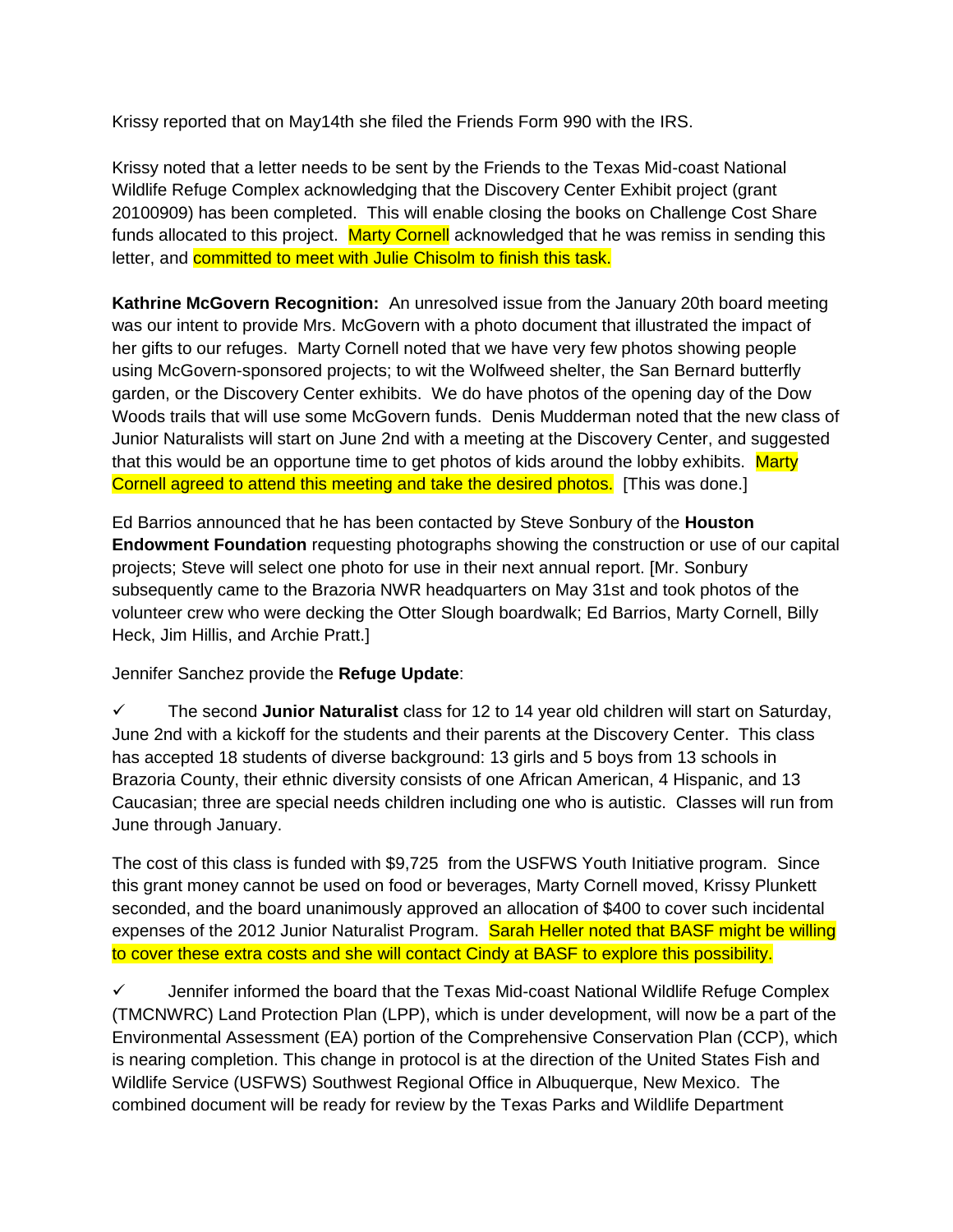(TPWD) in June and then published in the Federal Register (FR) in July for public review and comment. [Don't ya just love government acronyms!]

 $\checkmark$  Our request for \$450,000 from the John O'Quinn Foundation was rejected. This money was intended for the purchase of the 212.7-acre **Texas Red Oak Tract** of the Columbia Bottomlands Forest ecosystem. Mr. O'Quinn's untimely death has tied up his estate in probate, thus preventing the execution of any grant proposals.

 $\checkmark$  A total of 7,200 acres of land has been or is in the process of being acquired by the TMCNWRC. A 500-acre parcel of the Brothers Ranch on the west side of Highway 36 between Brazoria and West Columbia is now part of the San Bernard NWR. Across the road, a 1,500 acre section of the Brothers Ranch to the east side of Hwy 36 extending to the west bank of the Brazos River is being negotiated, with potential financial help from the Trust for Public Lands. this section will cost \$1,500,000; current donations toward its purchase are \$450,000.

 $\checkmark$  The TMCNWRC expects to soon close on the 1,300-acre Yelderman tract, which is one of the largest sections of contiguous forest in our area. This land will be paid for from the Migratory Bird Fund.

 $\checkmark$  More than 3,000 acres, located north of Sargent Unit, currently owned by the McCormic and Williamson families will be donated to the Service soon. A Wetlands Reserve Program easement has been purchased by NRCS and the fee title will be donated. The Service has completed an appraisal on a parcel of land located just west of this property on Live Oak Bayou. The Service received a 1 million dollar grant from the North America Wetland Conservation Act (NAWCA)\*<sup>1</sup> , utilizing the McComic/Williamson donation toward the purchase of this forested and marsh wetland.

 $\checkmark$  900 acres are being acquired along Hwy 35 near East Columbia, using funds from the Trust for Public Lands. This will be part of the Brazos River Unit of the SBNWR.

 $\checkmark$  Jennifer reported that the Complex decided not to pursue the acquisition of property near the county landfill.

 $\checkmark$  Because of further potential cuts of 10% each year for the next two years in USFWS budgets, on top of the 2% cut imposed in 2011 and the 3% cut mandated in 2012, the TMCNWRC will not be filling any vacated positions. The discretionary portion of the complex budget is limited, so the budget cuts will de facto impact public use activities the most. NFWF is asking for financial help from Friends organizations to support lobbing efforts to mitigate such drastic budget cutbacks. After discussion, Ron Bisbee motioned that \$1,000 be sent from the Friends of Brazoria Wildlife Refuges to NFWF to help in their lobbying campaign. This motion

 $\overline{a}$ <sup>1</sup> North American Wetlands Conservation Act (103 Stat. 1968; 16 U.S.C. 4401-4412) -- Public Law 101- 233, enacted December 13, 1989, provides funding and administrative direction for implementation of the North American Waterfowl Management Plan and the Tripartite Agreement on wetlands between Canada, U.S. and Mexico.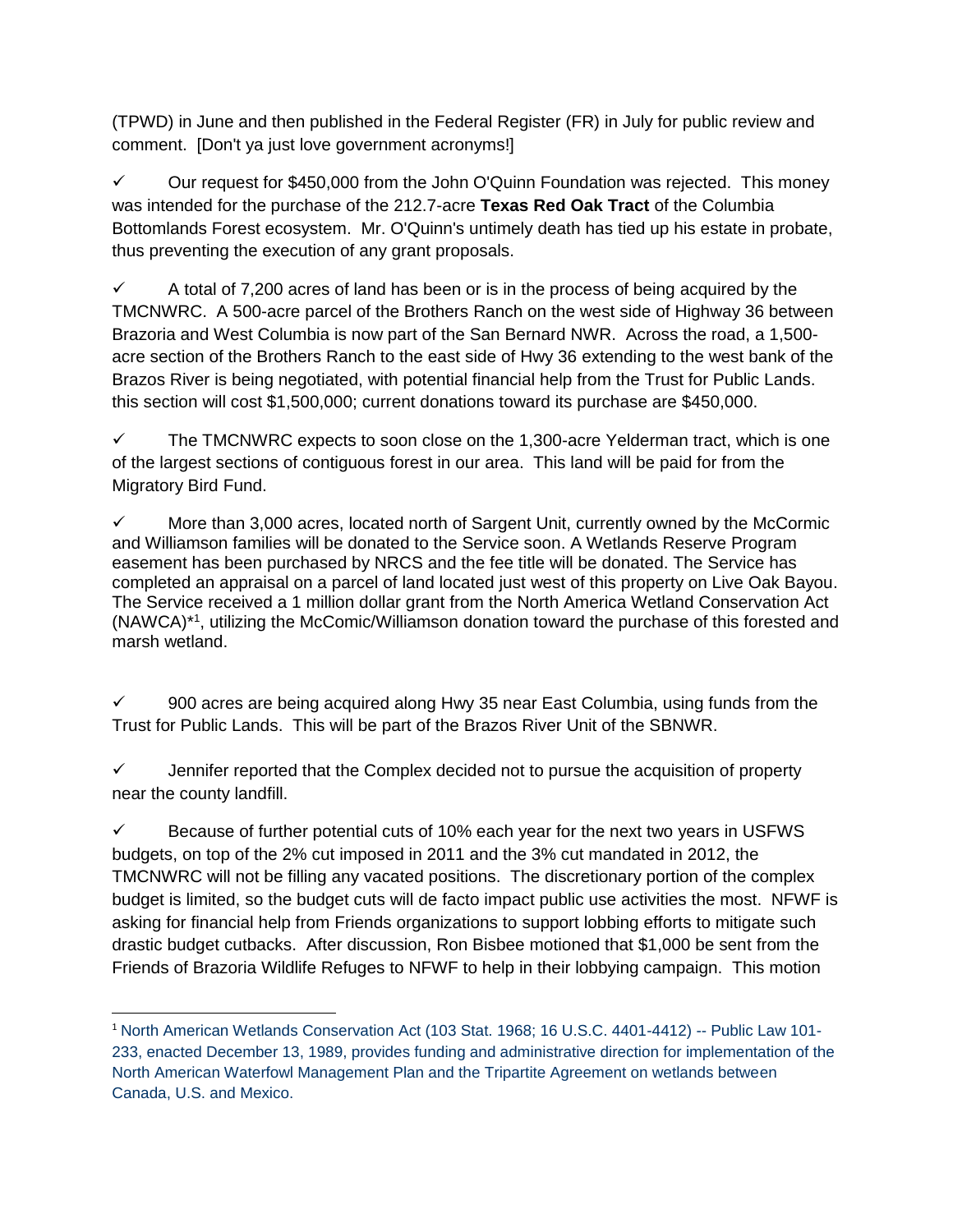was seconded by Phil Huxford and passed by a unanimous vote of the board. [It is presumed that the Treasurer will send our contribution.]

 $\checkmark$  Jennifer notified the board that the caracara nest camera has been dismantled and stored because it displayed no animal activity. She suggested that perhaps it might be used on Otter Slough.

Ed Barrios noted that the Texas AgriLIFE Extension Service is enforcing **background checks** for volunteers. Ed noted that we were under the misimpression that such checks were routinely done by BISD for volunteers involved in DEEP activity; in reality this school district requires that such checks be done annually on volunteers listed by the refuge. Apparently the refuge was under the impression that Texas Master Naturalists instigated the background screening process. It was noted that many DEEP volunteers are not Master Naturalists.

Ed reported that his recent communication with BISD indicated their willingness to continue to conduct background checks at no cost to the volunteers. Ed noted that drivers license numbers are sufficient for volunteer identification; social security numbers are not required. It was agreed that Jennifer will delegate to Bryan Adams the responsibility for initiating the annual background screening and maintaining records of positive screening results.

Discussion ensued on the need for background checks on the +120 volunteers involved in Migration Celebration. It was decided that this screening would not be needed because attending young children are always accompanied at this event by their parent or other responsible adult.

A draft **Friends-USFWS Partnership Agreement**, approved by the USFWS Southwest Regional Office, was submitted to the board for approval. Discussion included the requirement for volunteers to wear easily identified badges noting the wearer to be a USFWS volunteer; this need will be met by indication on name tags for Migration Celebration and other Friends public events. It was noted that the agreement requires pre-approval by the Project Manager of all items sold at a Friends store. It was concluded that this will not be a burden because the complex Project Leader is engaged with Friends board meetings and Migration Celebration planning sessions and is thus aware of our intended store inventory. Following this discussion, Marty Cornell moved, Sarah Heller seconded the motion, and the board unanimously approved the partnership agreement.

Denis Mudderman raised the issue of our right to **public use of photos** taken during refuge activities. He suggested that we adopt the policy of the USFWS that puts such photos in the public domain to use free of charge for any photos taken with government cameras, or taken on restricted areas of the refuges, or involves volunteer activities (like our sea turtle patrols). A motion was made by Denis Mudderman that the Friends of Brazoria Wildlife Refuges adopt the USFWS policy of the public use of photographs, with the proviso that any such photos that show identifiable faces of children must have a release signed by their parent or responsible adult. Neal McLain seconded the motion, which was then approved unanimously by the board.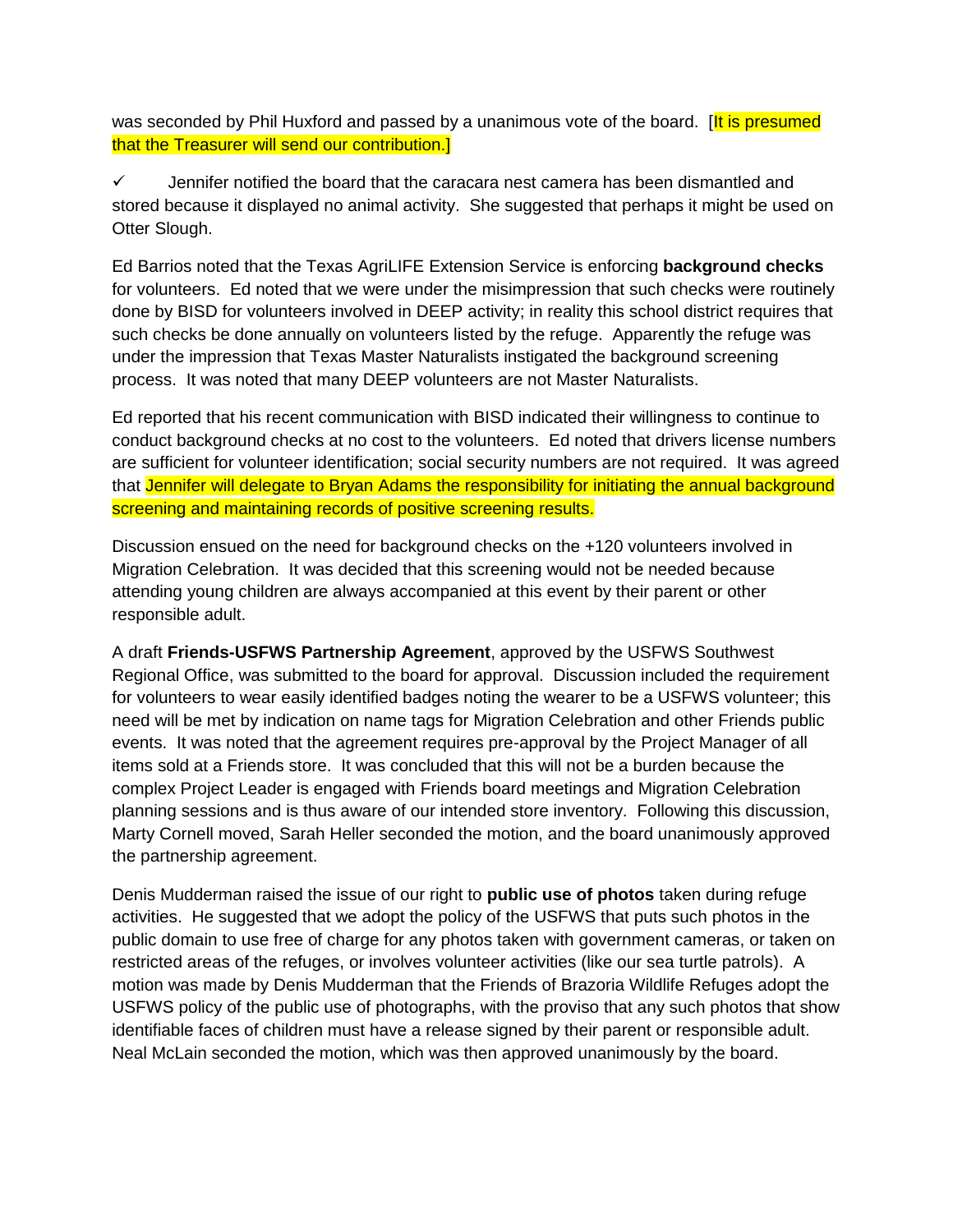**Grants:** Marty Cornell reviewed our active grants, noting as shown in the above Treasurer's Report that sufficient funds are allocated to the completion of the crossing of Bastrop Bayou, which is the final task to be done as part of the **Dow Woods Trail** (grant 20091123). Jennifer Sanchez reported that she has been discussing this crossing with Mike Montagne of the National Fish Hatchery in San Marcos, which has funds for "fish passing structures" and who could help on the engineering of this structure. Jennifer envisions large box culverts for the main part of the crossing. She hopes to be able to start building the crossing this fall. Cost sharing funds from the National Fish Hatchery would proportionally reduce the amount of Friends money needed to complete this grant.

Ron Bisbee reported on the **GCJV Mottled Duck Conservation Plan-IV** ( \$32,000 grant 20110729). A little under \$3,000 has been paid to date (see above Treasurer's Report), but pending invoices include ~\$7,300 to examine an existing well, which showed its screen to be highly mineralized. The cost to fix this well will be about \$11,500 for sonar jetting and another \$2,000 to repair the pump. Texas R.I.C.E. will be paid \$5,000 for its management services to date. This well will mitigate effects of drought such as occurred last year, which restricted water draw from the Colorado River (this project is located on refuge land near Sargent, which is part of the Colorado River watershed).

The **Boardwalk across Otter Slough** (grant 20110815) is ready for decking along its 350-foot length, which will then be lined on each side with a toe rail. Because the drop to the slough bottom in the center of the span exceeds 30 inches, a railing on that part may be necessary. It was agreed that a grand opening with Dow dignitaries present should be arranged after the boardwalk is completed.

The final engineering of the boardwalk substructure required the use of 8-inch diameter piling posts and an increase in the number of stringers and cross bracing from the original estimate. These modifications have increased the cost by \$7,000. Marty Cornell thus moved that "Up to \$10,000 of McGovern funds shall be allocated to cover the increased costs of Grant 20110825, the Otter Slough Boardwalk." Sarah Heller seconded the motion, which passed unanimously.

Denis Mudderman noted that the **Birding Initiative** grant (20110927) has a September 30, 2012 deadline for completion. A \$4,000 advance of this \$5,000 NFWF grant has been received. Invoices must be submitted before the deadline to clear this advance, so materials should be purchased as soon as possible. The final \$1,000 would be paid after our final report is accepted by NFWF; this report must be submitted before the end of this year.

The **Fish Casting Shelter** (20110928) will be built by the refuge staff, including the concrete slab work, by mimicking the dimensions of the Bug Sweeping shelter next to the Discovery Center. [Note that construction has in fact started on 1June12,] Although funding is based on a \$3,000 donation from the AI Clarke family, it was noted at the last meeting that Friends will need to augment this money to pay for materials. Cost will be less than the Bug Sweeping shelter because the refuge staff is constructing the structure (instead of using contract labor), and instock corrugated roofing material will be used. As a contingency, Marty Cornell moved to spend up to \$3,000 of Friends unallocated funds on the Fish Casting Shelter; the motion was seconded by Ron Bisbee and approved by all board members present. [At the Friends General